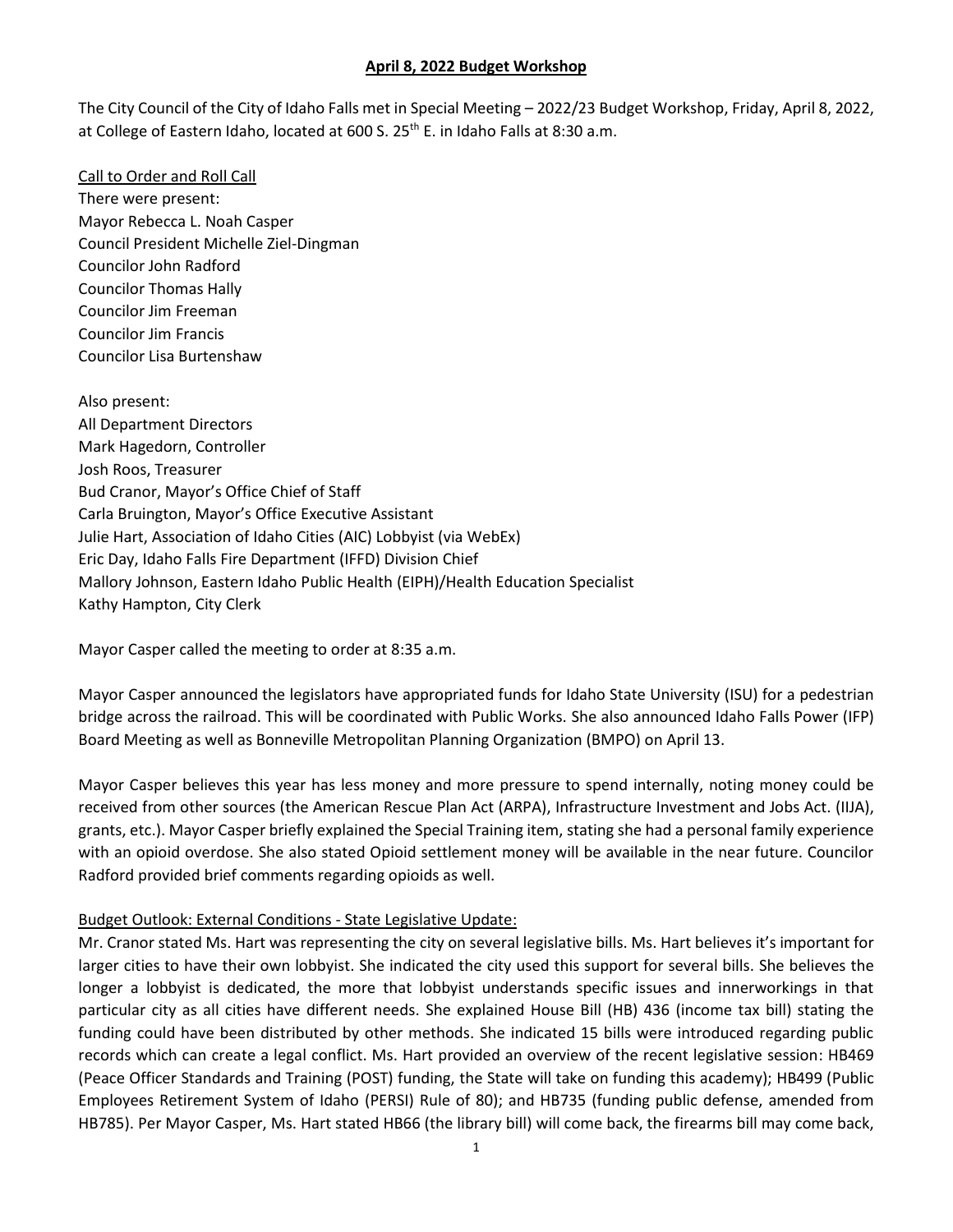the ILETS bill will come back, the monument bill (not the first time this bill has been introduced) will come back, HB635 (annexation/Area of Impact (AOI)) will definitely come back, and HB741 will only come back pending the return of Jim Rice. Also per Mayor Casper regarding bills specific to the city, Ms. Hart provided a recap of HB618 (media recording bill, was printed). Mayor Casper believes the issues related to this bill have been well vetted. Per Councilor Hally, Ms. Hart provided a recap of the tax funding, and she is unsure of the status of the bill regarding switching parties in the primary election. Mayor Casper also noted a campaign election phone number is now required in the State database. Per Councilor Freeman, Ms. Hart stated city elections being partisan is only supported by a small minority group. She is unsure of the status at this time. Mr. Cranor requested other future bills/items be submitted to Mayor Casper and Ms. Hart.

## Economic Conditions:

Mr. Roos stated the market changes on a daily basis. He reviewed the inflation report stating the annual February report rose from 7.5% to 7.9%, and economists are predicting 8.5%. He indicated reasons for inflation are due to Coronavirus (COVID-19) as businesses shut down which reflects supply and demand, however, the government decreased interest rates and provided stimulus money to encourage spending. He also indicated economists like to see 2-3%, this will be more than 8%. Mr. Roos stated inflation was also affected by supply chain, noting the oil prices have been affected due to the war in Ukraine; the price of goods (expecting 10% increase for goods and services), noting individuals are paying \$433 more per month than the previous year which may result in other household cuts (zoo, traveling, etc.); and inflation which could affect the hiring ability due to wages. Mr. Roos reviewed the Unemployment Rate stating this has been decreasing significantly and the rate is almost back to pre-COVID numbers, noting the unemployment rate for the State has gone from 3% to 2.8%. Mr. Roos stated inflation and unemployment affects the Federal Open Market Committee and the rates. He indicated the feds recently announced interest rates will have a 50-basis point increase, and rates are anticipated to increase throughout the year. Mr. Roos reviewed the Treasury Yield Curve, noting these rates can affect mortgage rates. He also noted the treasury hit its highest level since 2019, although realtors do not believe this will affect the local growth. He indicated the yield curve was beginning to flatten, however, the yield curve is now starting to invert which is a sign of a recession. He stated this is one (1) of three (3) main signs that could lead to a recession. Mr. Roos believes we can't live in fear, and we must move forward as a city and keep citizens happy. Mr. Roos stated the feds are trying to bring inflation down, hoping for 3% in December. Councilor Hally stated a recession can also be positive as this can reduce costs. Director Alexander believes cash should be stashed. Mr. Roos stated the city's investments are currently fantastic. He briefly explained these investments.

## Grants and other Funding Sources:

Mayor Casper believes grants may help with the Enterprise Funds. She stated the ARPA Committee is continuing to meet with proposals for each of the funds. These recommendations should be presented to the council in early May. Per Mayor Casper, Mr. Cranor believes IIJA, ARPA, and other funding opportunities should be available for the next five (5) years. Mayor Casper is unsure if/what grants the city is qualified for. Director Cloutier indicated the airport has been meeting with the Ferguson Group that identified funding opportunities for five (5) years. He believes billions of dollars will be available. Director Cramer stated the grant administrators are actively working on grants, noting the Ferguson Group may only be federal funding. Brief discussion followed regarding a contract with the Ferguson Group. Director Fredericksen stated the city recently received two (2) Transportation Alternatives Program (TAP) grants. He briefly reviewed upcoming projects.

## Legal Judgements:

Mr. Fife explained options for any claims against the city, including insurance, money for uncovered risk, and/or levying a special tax to collect money. He stated in the upcoming year there are three (3) claims that may have a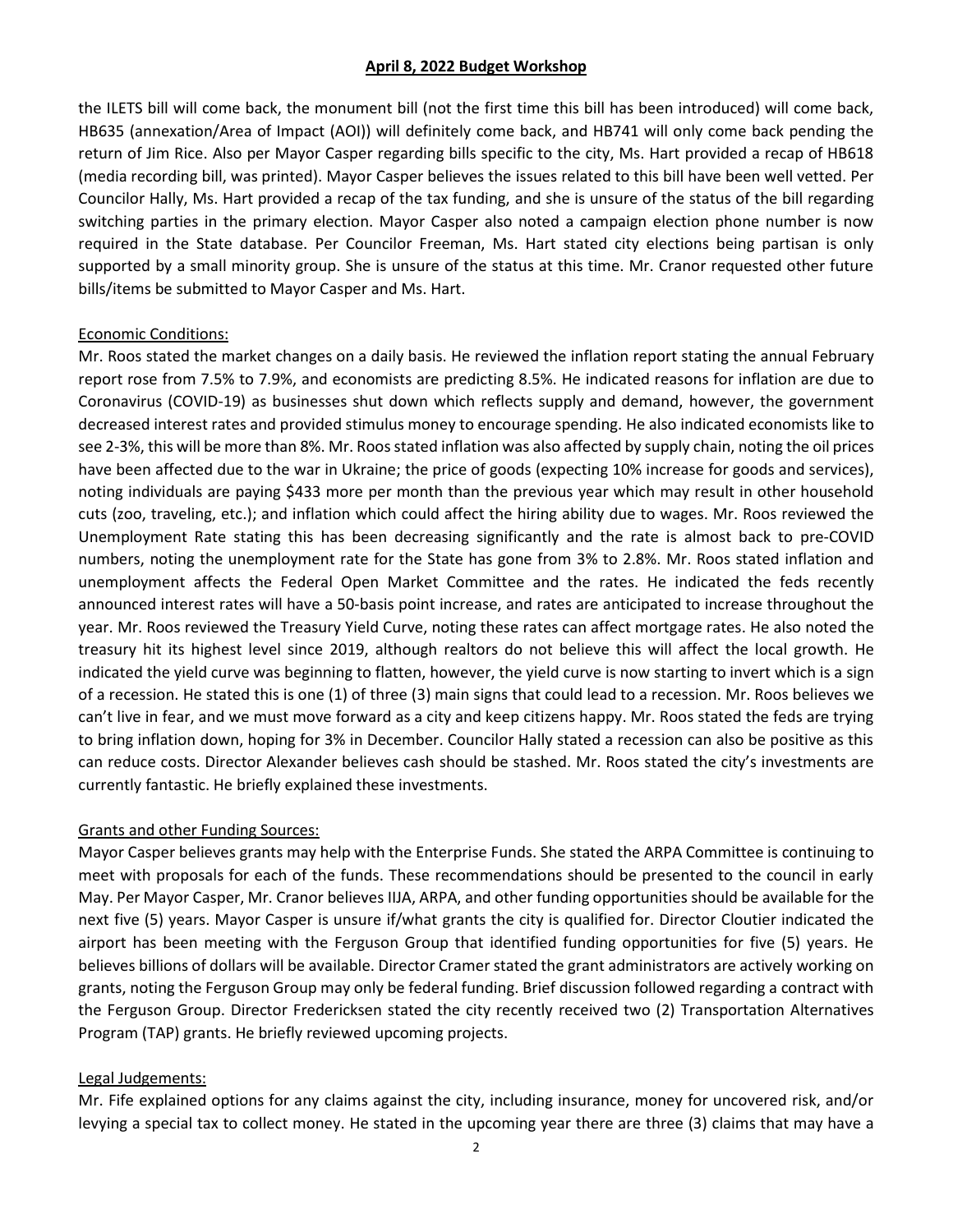dollar amount for the city – the lawsuit by Christopher Tapp, an eminent domain case against the Johnson Legacy property by the airport, and a wrongful death claim against an Idaho Falls Police Department officer. He provided an update on each of these claims. He believes the risks are low that the city would have to go outside of the budget for each of these claims.

## Special Training: Proper Administration of Narcan:

Division Chief Day stated opioids are painkillers derived from the poppyseed plant which can become more potent as they are made and can become highly addictive. He indicated there is a huge increase in the number of individuals becoming addicted due to this painkiller being prescribed by hospitals based on how 'happy their patients' were, and now individuals are going to other sources to obtain opioids. He noted opioids can affect anyone. Ms. Johnson stated 2 milligrams is a lethal dose, which is 100 times more potent than Morphine. She described other illicit opioids containing fentanyl and heroin. Division Chief Day and Ms. Johnson emphasized pharmaceutical prescriptions are safe as they have federal regulations. Ms. Johnson explained the three (3) waves of rise in opioid use as well as the impact to Idaho. Division Chief Day stated the IFFD has partnered with EIPH to provide a leavebehind program of Narcan/Naloxone in the case of a suspected or known opioid-related emergency. It was noted Naloxone cannot be self-administered and it should be administered when in doubt of a suspected overdose as there is no side effect or detriment. Division Chief Day explained the contents of the overdose rescue kit. Ms. Johnson stated this kit is designed to assist with treatment and resources. Discussion followed regarding the cost of this kit as well as the cost and availability of EpiPens. It was noted the shelf life of Narcan is three (3) years. Ms. Johnson explained the organizational Naloxone leave-behind policy for providing Narcan. She further explained the contents of the overdose rescue kit and how to administer the internasal Narcan spray. She noted these kits are provided at many locations throughout the community. Division Chief Day believes these kits should be located alongside Automated External Defibrillator (AEDs) in city buildings. Chief Nelson believes this would be coordinated with Jim Jernigan, the city's Safety and Training Coordinator. Ms. Johnson recommended these kits not be kept in vehicles. She described a locking medicine box, deactivation pouches provided by EIPH that can be discarded, and the QR code for Eastern Idaho community resources. It was noted most prescriptions should not be flushed.

## 2022/23 Budget: Internal Challenges and Priorities-City Employee Considerations:

Mayor Casper believes, per previous director budget discussion, employees need to be a priority in the upcoming year. Director Tew stated he contacted the six (6) largest cities in the State as well as other cities in the west regarding employees. He presented information regarding Cost of Living Adjustment (COLA), prioritizing budget needs, turnovers and solutions, hiring at market rate, hiring bonuses, salary structures, and other benefits for Boise; Meridian; Nampa; Pocatello; Caldwell; Coeur d' Alene; Fort Collins, Colorado; Rapid City, South Dakota; Bozeman, Montana, and other municipalities. He also presented information about what the City of Idaho Falls is doing. Mayor Casper believes outsourcing conversations need to occur regarding the balance of savings and services. General comments followed including the need for data to direct these decisions, the total cost of outsourced services, and the potential of outsourcing fire services at the airport. Director Tew reviewed best practices regarding pending/potential retirements including age discrimination issues, trust between employees and senior management/council (this creates transparency), treating people with respect, succession planning (and passing on institutional knowledge), career plans, and cross training. He also reviewed best practices regarding retention including employees often quit their supervisor, management training, treat people like people, create opportunities for growth and advancement, career ladders and promote from within, competitive wages and benefits, job security, work life balance and flexible work schedules, counter offers and retention bonuses, and employees not staying as long. Mayor Casper believes specific job markets may need to be reviewed throughout the year. She questioned setting money aside for these specific cases. Brief comments followed regarding leveraging against the city, which may be a perception. Director Tew reviewed best practices regarding recruitment including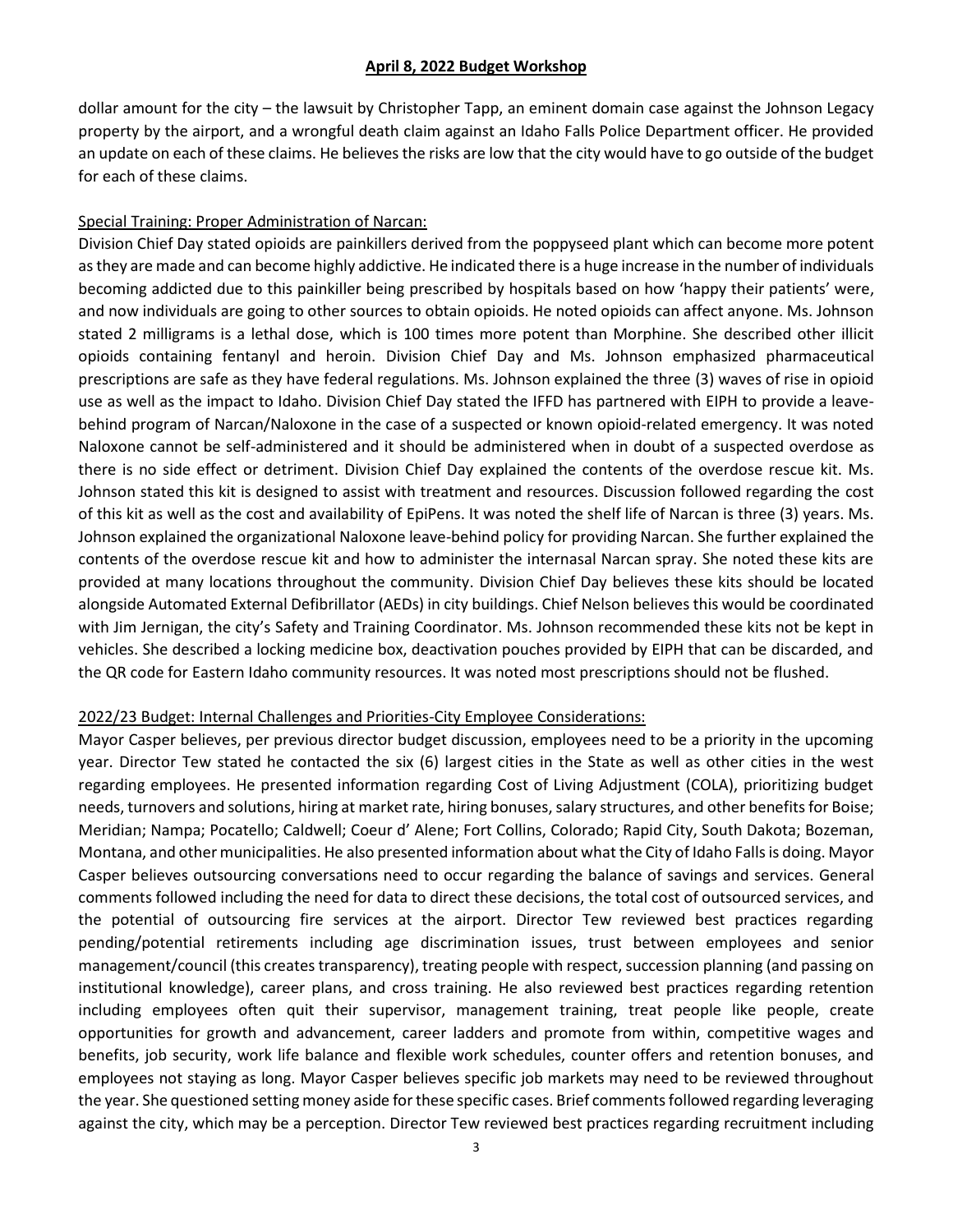competitive pay and benefits, hire closer to market rate, vacation balance at hire, career paths, work life balance and flexible work schedules, hiring bonuses, referral bonuses, housing bonuses and housing allowances, relocation assistance for managers, recruiters and headhunters, lower education requirements, start 10% higher if live in city limits, add city benefits for families, add long-term and short-term disability, recruit at high schools and colleges, Zip Recruiter and Indeed, pay for Commercial Driver's License (CDL) classwork, and modify job postings. Mayor Casper questioned the formation of a subcommittee for hiring hard-to-fill positions. Discussion followed regarding the criteria including a definition list of those positions, a consistent policy, budget line items with a cap, temporary positions, and a mechanism for a case-by-case basis. Councilor Francis believes a subcommittee makes sense. Mr. Fife believes data would need to be provided to the taxpayers. Councilor Radford believes the elected officials can request more money from directors. Mayor Casper believes these same pressures may not be around in the next several years so this may need to be temporary. She questioned if ARPA funds could be used. She requested Director Tew to proceed forward. Brief comments followed regarding recruiting/signing bonuses, current employees, word of mouth, and treating everyone equally and equitably.

Director Tew presented market data for October 2019, December 2020, and December 2021, respectively –

| Average of total compensation | +6.33%, +3.75%, (will be received in the near future) |
|-------------------------------|-------------------------------------------------------|
| Average base wages            | +5.72%, +2.29%, +4.23% (longevity was not included)   |
| Average range minimum         | +5.20%. +2.74%. -0.80%                                |
| Average range maximum         | +2.58%, +1.54%, +0.21%                                |
|                               |                                                       |

Director Tew stated the city is right on with the market as respect to the structure, if no change is made to the structure the city will fall behind, and average base wages can vary based on seniority. He indicated he did not anticipate the increase on the average base wages. He noted IFP and limited positions of the airport were not included. It was noted the average of total compensation number will affect any COLA. Mayor Casper stated this market data was originally going to be performed every other year. Director Tew indicated the market adjustment would be a structure adjustment and has the same effect as a COLA. Mr. Hagedorn stated market adjustments and COLAs are based on different data. He also stated the decision should be based on factors and trends, not on what everyone else is doing. Discussion followed regarding requested information from the consultant including leading the market, meeting the market, lagging the market, and any COLA adjustments. Mr. Hagedorn believes a COLA is more for retention of employees, and bonuses (as a one-time cost) are more for recruitment. Additional discussion followed regarding future compensation conversations. Mr. Hagedorn noted the health insurance is currently included in the budget, although the prescription benefits will need to be discussed.

Mayor Casper suggested the Sustainability Goals discussion be postponed for another time.

# 2022/23 Spending Goals and Priorities:

Mayor Casper stated there is the Connecting Us-Sustaining Progress (CUSP) plan, the Imagine IF plan, and the strategic plan which are trying to be merged per council priorities. Mr. Cranor indicated Councilor Francis has gone through the Imagine IF and CUSP to make sure the data aligns with the council's vision. He also indicated other staff and councilors have worked with this data which will be forthcoming. Mayor Casper questioned other priorities. Councilor Freeman stated his priorities were employee compensation and a grant writer. Councilor Radford believes the city cannot continue to be run like it is. Councilor Burtenshaw believes services needs a deep dive as she is not aware of all services that are being provided. Mayor Casper believes dollars will be limited for 'add ons' in order to compensate employees. General comments followed including property values, health care, a potential recession, and the growth. Council President Dingman believes compensation is the top priority although this may result in a cut to services. She also believes Parks and Recreation (P&R) may result in the most cut in services. Council President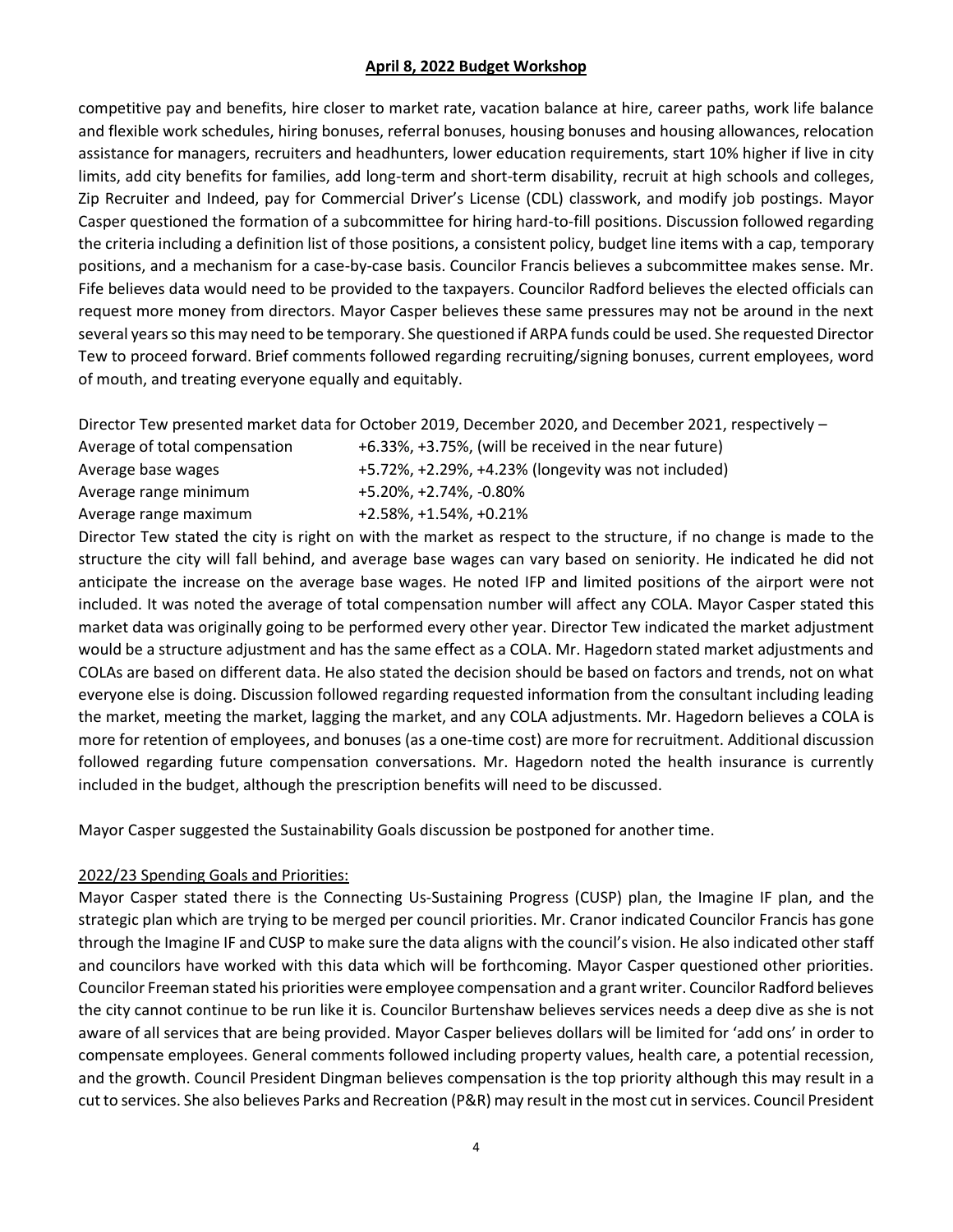Dingman and Councilor Freeman prefer to use forgone. Mr. Hagedorn explained the options of taking the \$6M forgone.

#### Impact Fees:

Director Fredericksen stated the city has adopted the Impact Fee Study as well as an ordinance. He indicated there was preference to hear more from the community. He believes the Impact Fee Advisory Committee should bring forward a proposal regarding the amount and the effective date. He indicated the Impact Fee Advisory Committee recommended a 3-year implementation with Year 1 as 0% to P&R, 66% to Transportation, 66% to Police, and 66% to Fire/EMS with implementation after October 1, 2022; Year 2 as 50% to P&R, 75% to Transportation, 75% to Police, and 75% to Fire/EMS with implementation after October 1, 2023; and Year 3 as full implementation across the board. Director Fredericksen stated this information was shared with the departments, and staff recommends full implementation ASAP as they believe there are immediate budgetary impacts, and delaying each month is impactful to the city. He also stated this has been discussed for several months, noting arterial development could also be funded by impact fees and \$4.5M could be spent to defer costs to the Law Enforcement Complex (LEC). Director Fredericksen stated this item will be discussed at the April 11, 2022 City Council Work Session, noting fee implementation would be 30 days following the fee public hearing, to be effective June 1, 2022. Director Cramer stated Community Development Services staff reviewed the residential implications of any delay, indicating this would be a \$6-8M decision. He also stated staff is anticipating \$8.1M this year and next year. He believes due to the current development environment this is a significant amount, and he expects to see a rush of permits prior to implementation. Per Councilor Freeman, Councilor Francis stated these specific numbers were not discussed with the Impact Advisory Committee. Councilor Radford believes this money would offset the General Fund although if not taken this would be lost revenue. Per Councilor Burtenshaw, Director Fredericksen stated the Police allocation would include the LEC repayment and \$830,000 for police vehicles. He also explained the allocations for Fire as well as P&R. Chief Nelson indicated a fire apparatus could be replaced. Council President Dingman clarified the fees could be lowered. Discussion followed regarding a phased-in approach. Councilor Hally believes the impact is to the city. Council President Dingman believes anything less than 100% is being subsidized by the current citizens. Councilor Freeman believes these fees should be captured this year. Council President Dingman believes this will be the largest impact to services. Councilor Francis believes the advisory board should not be over-ridden again. Council President Dingman indicated, per outside conversation, the impact would be minimal to a mortgage. Councilor Burtenshaw indicated there is currently a plan for the LEC where the impact fees were not included. She prefers removal of the P&R fee, 100% for transportation, and 70-80% for Fire and Police with implementation ASAP. Councilor Hally prefers 100% for all categories with implementation of June 1. Discussion followed regarding the existing level of service, the quality of life, and a new recreation center, eliminating the \$4.2M for the LEC, concerns by the commercial building community, comparison of commercial and residential impact fees with other cities, submittal of building permits, and collection of impact fees within the Area of Impact. Mayor Casper believes, for the most part, this is a pass-through fee, however, she questioned a one-year phased-in approach. It was reiterated that follow-up discussion will occur at the April 11, 2022 City Council Work Session.

#### 2022/23 General Fund Budget Management/Budget Development Schedule, Process, Definitions:

Mr. Hagedorn reviewed concepts of fund (accounting term) and funds (cash) as well as budget (all departments are encouraged to stay within their budget) and cash (any surplus/balance of revenue). He also reviewed accounting structure needs analysis of funds and divisions (this will be reviewed and re-defined as needed) as well as implementing internal controls of specified amounts (such as wages and the Municipal Equipment Replacement Fund (MERF)). Mr. Hagedorn stated budget packets will be distributed to directors on April 15, will be due to the accountants on May 31, with first submission to council on July 1. He also stated these dates could change pending the direction from council. Mr. Hagedorn stated the MERF Fund 14 is being removed (as it's not meeting accounting